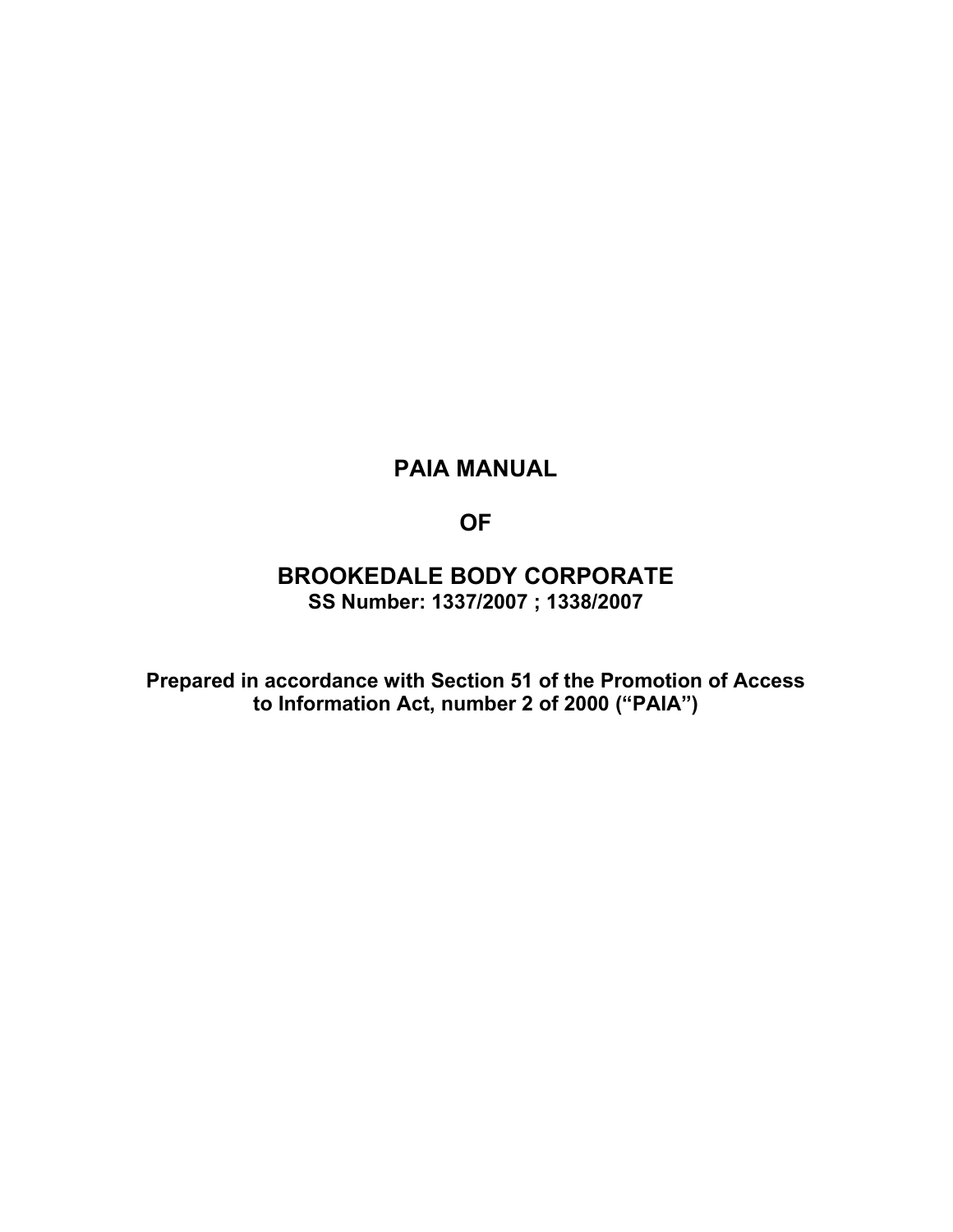|    | <b>TABLE OF CONTENTS</b>                                                  |                                                                                                                              |              |
|----|---------------------------------------------------------------------------|------------------------------------------------------------------------------------------------------------------------------|--------------|
| 1. |                                                                           | INTRODUCTION AND BACKGROUND TO THE PROMOTION<br>OF ACCESS TO INFORMATION ACT                                                 | 1            |
| 2. |                                                                           | <b>BROOKEDALE BODY CORPORATE</b>                                                                                             | 1            |
| 3. | <b>CONTACT DETAILS OF THE INFORMATION OFFICER</b><br>$-$ SECTION 51(1)(a) |                                                                                                                              | 1            |
| 4. | <b>RECORDS</b>                                                            |                                                                                                                              |              |
|    | 4.1                                                                       | <b>RECORDS AVAILABLE IN TERMS OF OTHER LEGISLATION</b><br>$-$ SECTION 51 (1)(d)                                              | 1, 2         |
|    | 4.2                                                                       | RECORDS AVAILABLE WITHOUT REQUIRING A REQUEST<br>IN TERMS OF THE PROCEDURES OF THIS MANUAL<br>$-$ SECTION 51(1)(c)           | $\mathbf{2}$ |
|    | 4.3                                                                       | <b>RECORDS AVAILABLE ONLY ON REQUEST TO ACCESS</b><br>THEM IN TERMS OF THE PROCEDURES OF THIS MANUAL<br>- SECTION $51(1)(e)$ | 3            |
| 5. |                                                                           | <b>ACCESS TO OUR RECORDS</b>                                                                                                 |              |
|    | 5.1                                                                       | <b>RIGHT OF ACCESS TO RECORDS</b>                                                                                            | 3            |
|    | 5.2                                                                       | <b>REFUSAL OF ACCESS TO RECORDS</b>                                                                                          | 3, 4         |
|    | 5.3                                                                       | NOTICE IN TERMS OF SECTION 52 OF THE ACT                                                                                     | 4            |
|    | 5.4                                                                       | <b>SOUTH AFRICA HUMAN RIGHTS COMMISSION</b><br>- SECTION 10 GUIDE                                                            | 4            |
| 6. | <b>HOW TO APPLY FOR ACCESS</b>                                            |                                                                                                                              |              |
|    | 6.1                                                                       | FILL IN A REQUEST FORM.                                                                                                      | 4            |
|    | 6.2                                                                       | SUBMIT THE FORM AND THE REQUEST FEE.                                                                                         | 5            |
|    | 6.3                                                                       | <b>DECISION.</b>                                                                                                             | 5            |
| 7. |                                                                           | <b>APPLICATION FORMS</b>                                                                                                     | $6 - 9$      |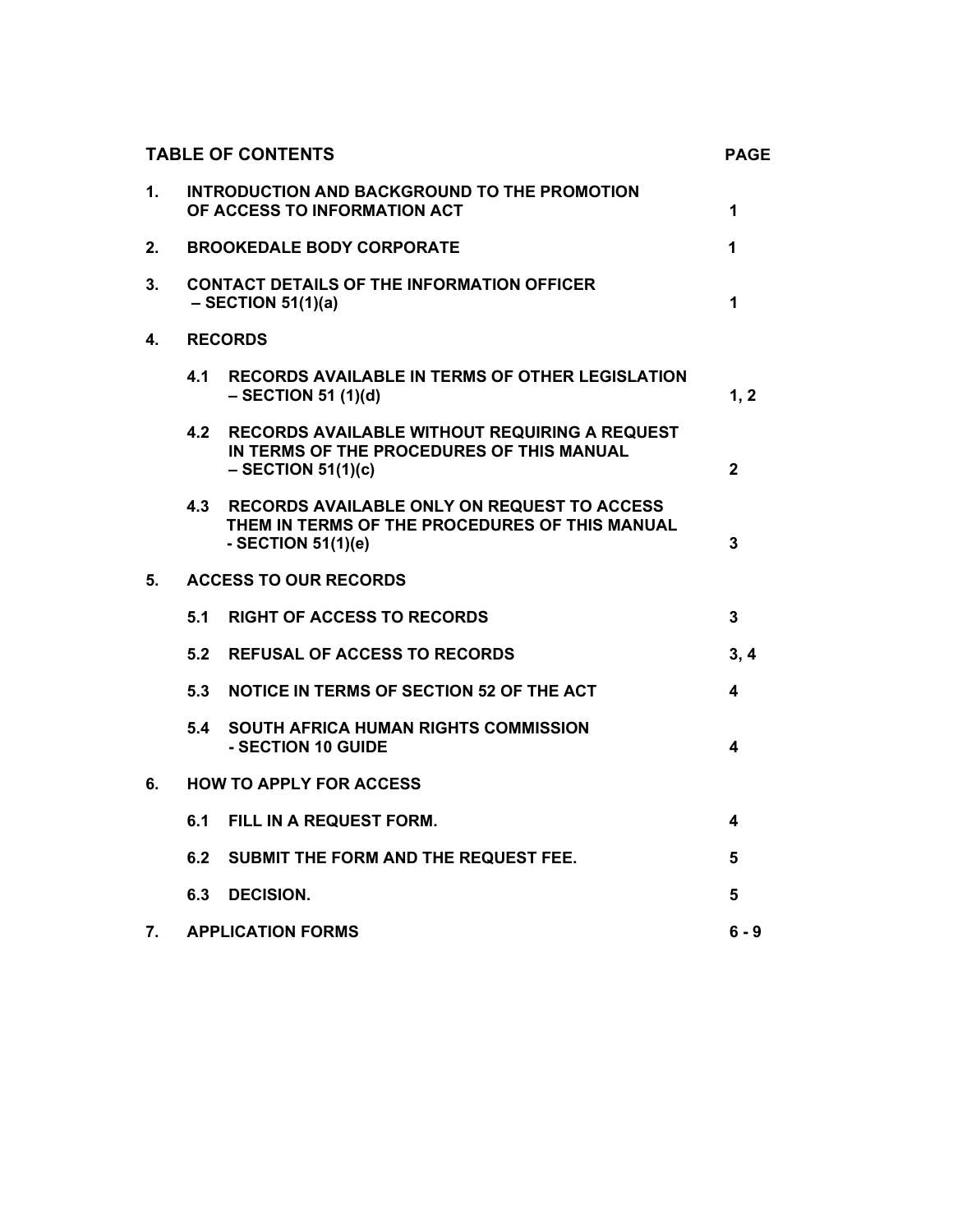## **1. INTRODUCTION AND BACKGROUND TO THE PROMOTION OF ACCESS TO INFORMATION ACT**

The Protection of Personal Information (POPI) Act emanates from Section 14 of the Constitution of the Republic of South Africa, which section provides that everyone has the right to privacy, and it includes a right to protection against the unlawful collection, retention, dissemination and use of personal information.

POPI regulates the processing of personal information by public and private bodies in a manner that gives effect to the right to privacy subject to justifiable limitations that are aimed at protecting other rights and important interests.

The Promotion of Access to Information Act ("PAIA") has as its purpose to promote the right of access to information and to foster a culture of transparency and accountability in South Africa and is aimed at encouraging an open democracy.

The purpose of this manual is to explain what records we hold and how a member of the public (this does not apply to members of the Body Corporate or service providers of the Body Corporate) can obtain access to records if needed by them in order to exercise or protect their rights.

#### **2. BROOKEDALE BODY CORPORATE**

BROOKEDALE Body Corporate is a legal entity established in terms of the Sectional Titles Schemes Management Act, whereby the Trustees act in a position of trust and manage the affairs of the scheme. The Trustees have appointed a Managing Agent, in terms of the Act, to assist them in the performance of their duties.

### **3. CONTACT DETAILS OF THE INFORMATION OFFICER – SECTION 51 (1)(a)**

- 3.1 The responsibility for the administration of and compliance with the Act, has been delegated by the head of the Body Corporate, to the General and IT manager of the Managing Agent, who serves as the Scheme's registered Information Officer. The authorization of Information Officer is attached hereto as Annexure "A". The contact details of the Information Officer are provided in Annexure "B".
- 3.2 The acceptance by the Information Officer of the position as delegated is subject to the continued appointment of the Managing Agent and should such appointment be terminated, the appointment and acceptance of the Information Officer role will similarly terminate.

## **4. RECORDS**

#### **4.1 RECORDS AVAILABLE AND HELD IN TERMS OF OTHER LEGISLATION-SECTION 51(1)(d)**

Where applicable to operations, records and documents are retained in terms of the legislation listed below. Records that are required to be made available in terms of these Acts shall be made available for inspection by interested parties in terms of the requirements and conditions of the applicable Act. A request to access must be done in accordance with the prescriptions of the Act.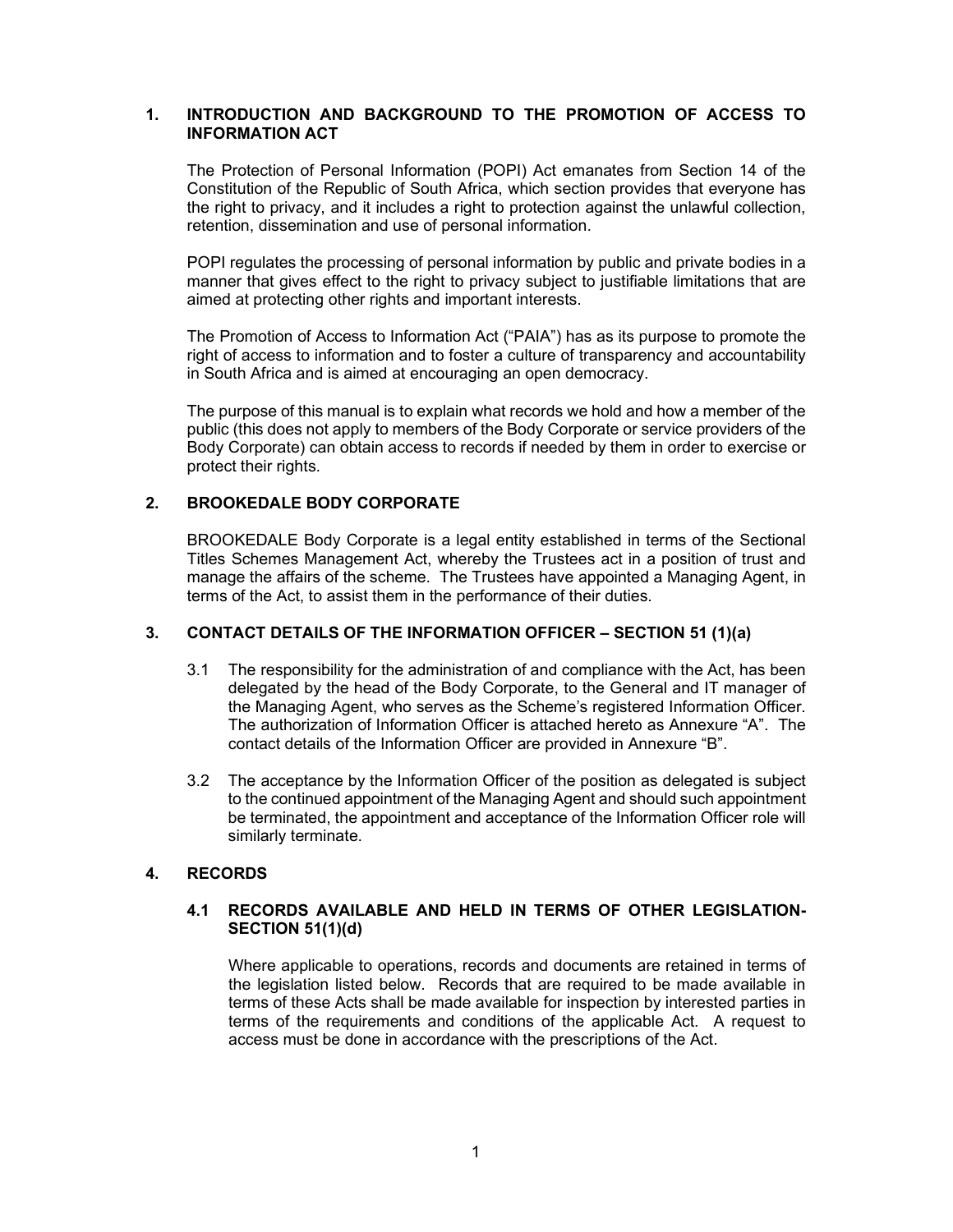#### **Applicable Legislation comprises**:

- 4.1.1 Basic Conditions of Employment Act no 75 of 1997
- 4.1.2 Community Schemes Ombud Service Act no 9 of 2011
- 4.1.3 Companies Act no 71 of 2008
- 4.1.4 Compensation for Occupational Injuries and Diseases Act no 130 of 1993
- 4.1.5 Consumer Protection Act no 68 of 2008
- 4.1.6 Debt Collectors Act no 114 of 1998
- 4.1.7 Deeds Registries Act no 47 of 1937
- 4.1.8 Disaster Management Act no 16 of 2015
- 4.1.9 Electronic Communications and Transactions Act no 25 of 2002
- 4.1.10 Employment Equity Act no 55 of 1998
- 4.1.11 Estate Agency Affairs Act no 112 of 1976
- 4.1.12 Financial Intelligence Centre Act no 38 of 2001
- 4.1.13 Income Tax Act no 58 of 1962
- 4.1.14 Insurance Act no 27 of 1943
- 4.1.15 Labour Relations Act no 66 of 1995
- 4.1.16 National Credit Act no 34 of 2005
- 4.1.17 Occupational Health & Safety Act no 85 of 1993
- 4.1.18 Promotion of Access to Information Act no 2 of 2000
- 4.1.19 Property Practitioners Act no 22 of 2019
- 4.1.20 Protection of Personal Information Act no 4 of 2013
- 4.1.21 Sectional Title Schemes Management Act no 8 of 2011
- 4.1.22 Sectional Titles Act no 95 of 1986
- 4.1.23 Skills Development Act no 97 of 1999
- 4.1.24 Skills Development Levy Act no 9 of 1999
- 4.1.25 Unemployment Contributions Act no 4 of 2002
- 4.1.26 Unemployment Insurance Act no 63 of 2001
- 4.1.27 Value-added Tax Act no 89 of 1991

#### **4.2 RECORDS AVAILABLE WITHOUT REQUIRING A REQUEST IN TERMS OF THE PROCEDURES OF THIS MANUAL-SECTION 51(1)(c)**

Records of a public nature which are in the public domain such as displayed on a website, may be accessed without the need to submit a formal application.

Other non-confidential records, such as statutory records maintained at CIPC, or the Sectional Title Register and Plans, may also be accessed without the need to submit a formal application.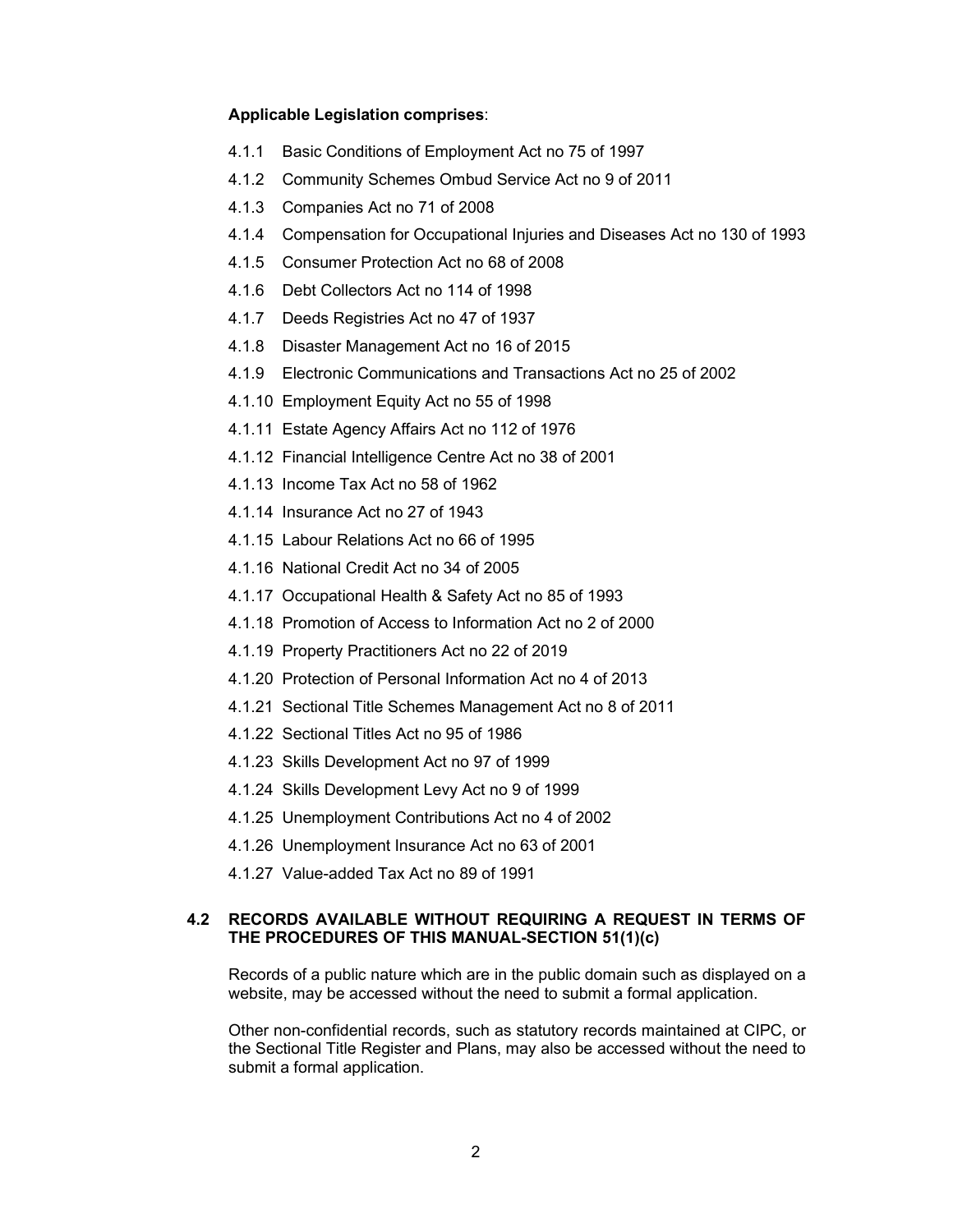## **4.3 RECORDS AVAILABLE ONLY ON REQUEST TO ACCESS THEM - SECTION 51 (1)(e)**

- 4.3.1 The main categories of records which the Body Corporate holds are as follows:
	- 4.3.1.1 Agreements with Service Providers and Contractors
	- 4.3.1.2 Bank Statements
	- 4.3.1.3 Client Levy Statements
	- 4.3.1.4 Correspondence
	- 4.3.1.5 Financial Records
	- 4.3.1.6 Insurance policy claims information records
	- 4.3.1.7 Management and Conduct Rules
	- 4.3.1.8 Minutes of meetings
	- 4.3.1.9 Owner / member / tenant database records
	- 4.3.1.10 Personnel records
	- 4.3.1.11 Rental and Marketing Information
	- 4.3.1.12 Resolutions Taken
	- 4.3.1.13 Service providers and contractor's records
	- 4.3.1.14 Statutory records
- 4.3.2 Note that the accessibility to these records may be subject to the grounds of refusal as set out in this PAIA Manual.

#### **5. ACCESS TO OUR RECORDS**

#### **5.1 RIGHT OF ACCESS**

The Act entitles you to have access to the records, **provided that:** 

- 5.1.1 Access is required to exercise or protect any of your rights, **and**
- 5.1.2 You apply for access according to the procedures set out in this manual, **and**
- 5.1.3 We do not have grounds to refuse you access.

## **5.2 REFUSAL OF ACCESS TO RECORDS**

A private body is entitled to refuse a request for information. The **main grounds to refuse** a request for information would be where:

5.2.1 The record would unreasonably disclose personal information of a third party who is a natural or juristic person, including a deceased individual (Section 63).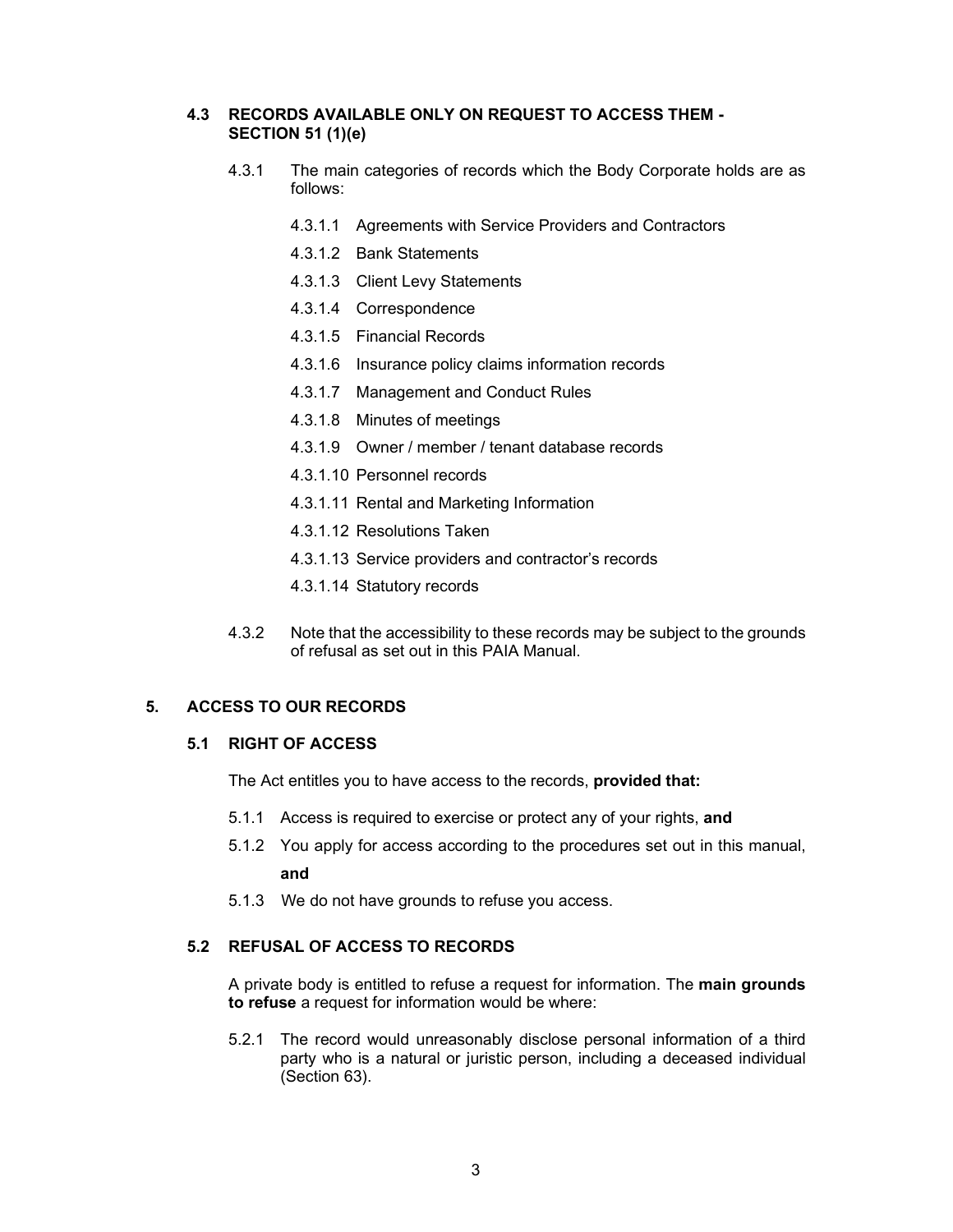- 5.2.2 The record contains:
	- 5.2.2.1 Commercial information of a third party (Section 64) comprising:

| 5.2.2.1.1 | Trade secrets, or                                                                                                                                                                              |
|-----------|------------------------------------------------------------------------------------------------------------------------------------------------------------------------------------------------|
| 5.2.2.1.2 | Financial, commercial, scientific or technical<br>information, or                                                                                                                              |
| 5.2.2.1.3 | Information about research by a third party<br>which could put that third party at a disadvantage<br>in a negotiation or prejudice it in competition or<br>otherwise put it at a disadvantage. |

- 5.2.2.2 Confidential information of third parties protected in terms of any agreement (Section 65).
- 5.2.3 Where publication of the record could endanger the safety of individuals or the protection of property (Section 66).
- 5.2.4 Where the record is privileged from being produced as evidence in legal proceedings (Section 67).
- 5.2.5 Requests for information that are clearly frivolous or vexatious, or which involve an unreasonable allocation of resources shall be refused.

All requests for information will be assessed on their own merits and in accordance with the applicable legal principles and legislations.

If a requested record cannot be found or if a record does not exist, the Information Officer shall by way of affirmation, notify you that it is not possible to give access to the requested record. If the record should later be found, you will be given access to the record in the manner as stipulated by you in the prescribed form, unless the Information Officer refuses access to such record.

## **5.3 NOTICE IN TERMS OF SECTION 52 OF THE ACT**

No notice has been published in terms of Section 52 of the Act, which means that, except for those items listed in 4.1 and 4.2 above, we will grant access to our records only in terms of this manual.

#### **5.4 SOUTH AFRICA HUMAN RIGHTS COMMISSION - SECTION 10 GUIDE**

The South African Human Rights Commission has published a guide (under Section 10 of the Act) explaining the Act and how it works. For further details, contact the SAHRC directly through their website www.sahrc.org.za.

#### **6. HOW TO APPLY FOR ACCESS**

#### **6.1 FILL IN A REQUEST FORM.**

If you want to obtain access to any of the records listed in this manual, you are required to complete the application form contained in Section 7 of this manual.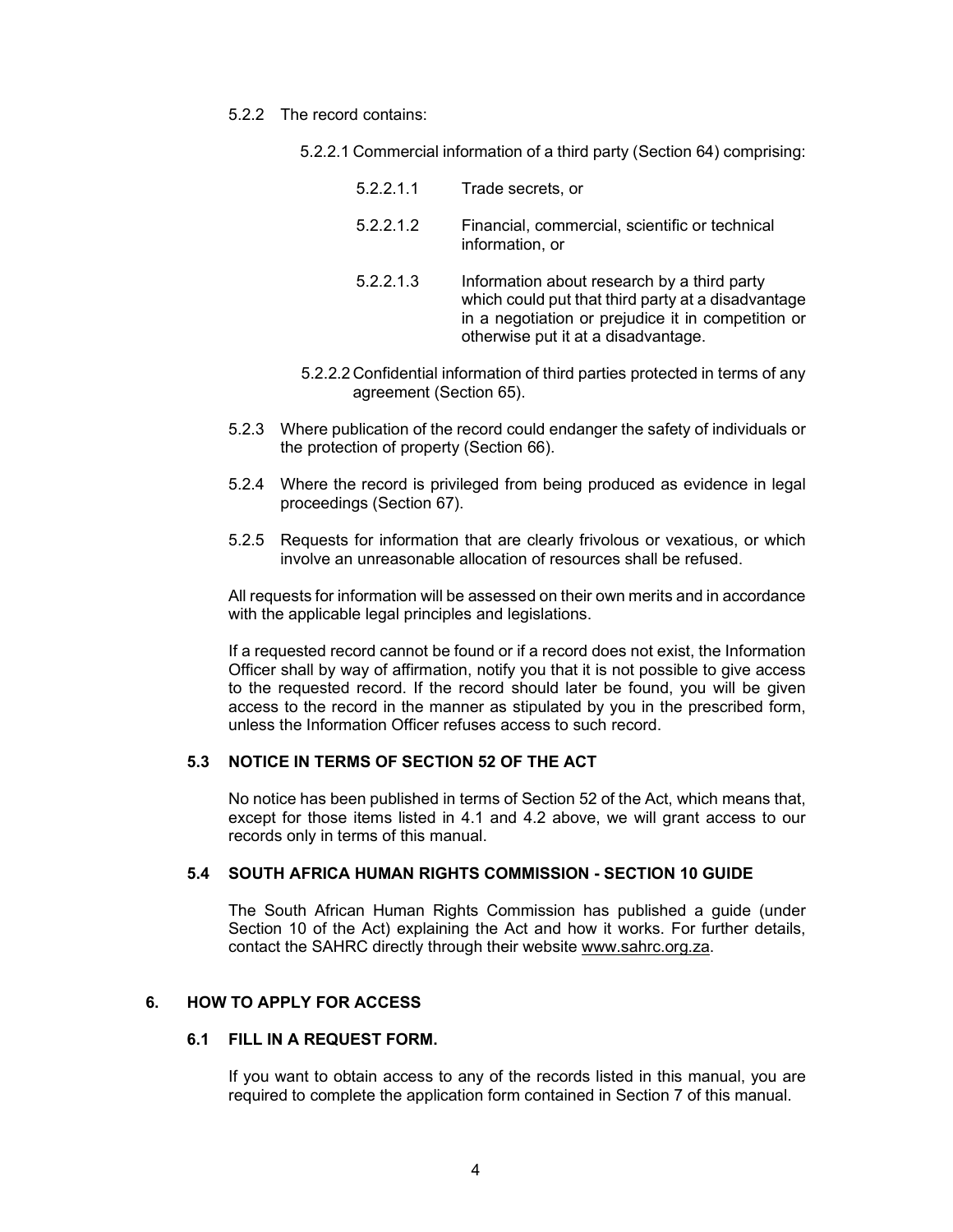#### **6.2 SUBMIT THE FORM AND THE REQUEST FEE.**

Hand in the completed application form along with payment of the non-refundable request fee as per the fee schedule, attached hereto as **Annexure "C"**, at the office of the Managing Agent and addressed to the Information Officer. Details of the Information Officer are attached under Annexure "B".

If you cannot visit the Managing Agent's office in person, you can email the form and transfer the fee electronically to the Managing Agent, or you can contact us to make alternative arrangements.

If you are an employee or ex-employee requesting access to your personnel records, then you do not have to pay the request fee.

#### **6.3 DECISION.**

We will consider your request and let you know our decision, in writing, not more than 30 days after we receive your request.

Our response will probably be one of the following:

- 6.3.1 Your application does not contain enough information to enable us to search for the record you want or clearly explain the right you wish to exercise or protect. Please provide additional details.
- 6.3.2 It is going to take us more than six hours to search through our records, and before we do so you must pay us a deposit as set out in Annexure C.
- 6.3.3 We have found the record you're looking for, and you may have access to it, on payment of:
	- 6.3.3.1 an access fee as set out in Annexure C per hour for the time that it took us to find the record (less any deposit which you have already paid), and
	- 6.3.3.2 a reproduction fee for making photocopies or printouts or copying the record onto a memory stick - the fees are set out in Annexure C.

Note: we will not charge fees to an employee or ex-employee requesting access to his/her personnel record.

- 6.3.4 You may not have access to the record you want, for reasons which we will state in our reply. If you have paid a deposit, we will refund it (but not the request fee).
- 6.3.5 We have searched for the record and cannot find it. We will give you affirmation explaining what steps we took to try and find the record. Should the missing record later come to light, we will notify you.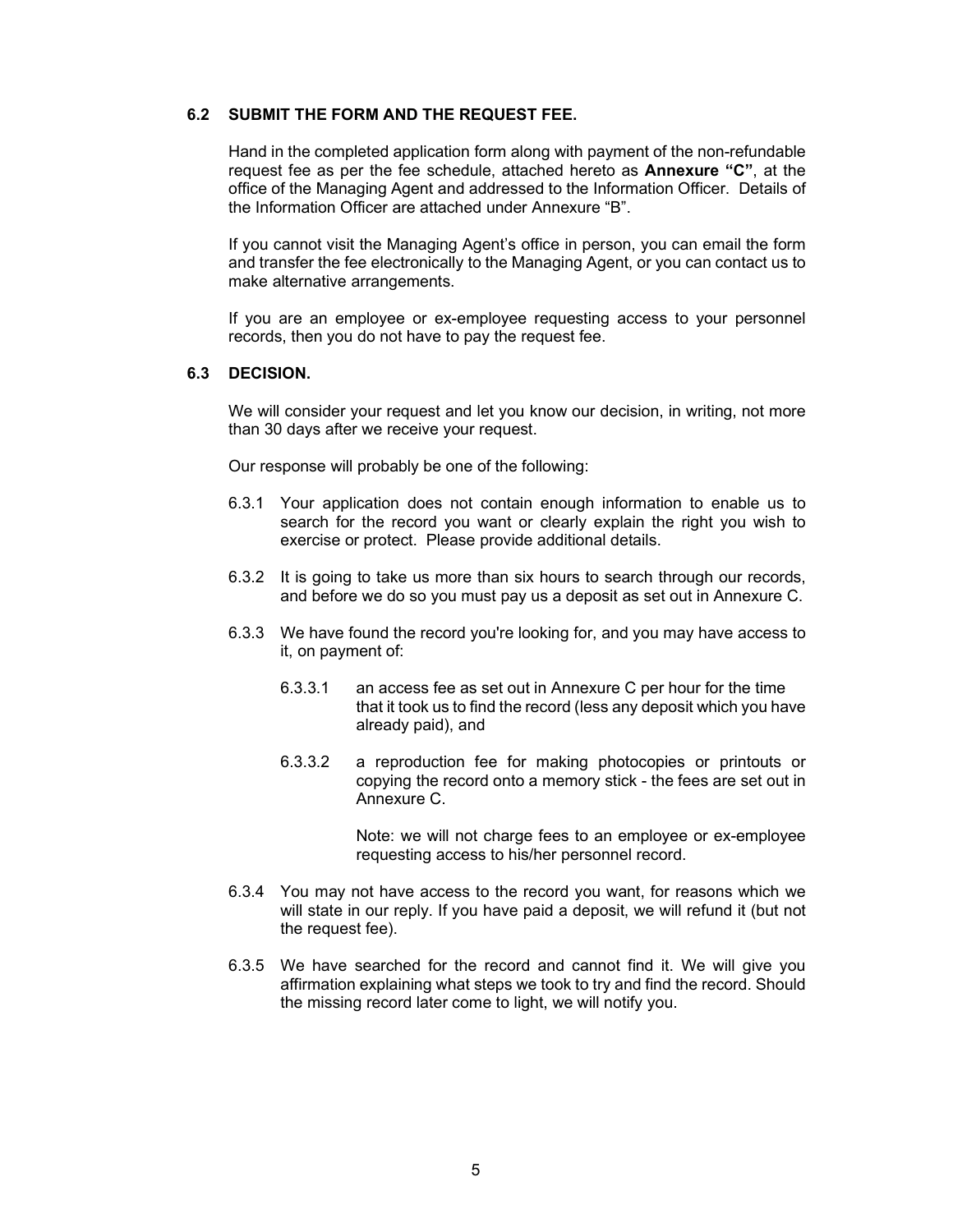## **7. APPLICATION FORM**

## **REQUEST FOR ACCESS TO RECORD OF PRIVATE BODY – SECTION 53(1) OF THE PROMOTION OF ACCESS TO INFORMATION ACT, 2000 (ACT NO. 2 OF 2000)**

## **REGULATION 10**

## **A. PARTICULARS OF BROOKEDALE INFORMATION OFFICER AS PER ANNEXURE B**

#### **B. PARTICULARS OF PERSON REQUESTING ACCESS TO THE RECORD**

- a) The particulars of the person who requests access to the record must be given below.
- b) The address and/or email in the republic to which the information is to be sent must be given.
- c) Proof of capacity in which the request is made, if applicable must be attached.

| Full Names and Surname: |                                                              |
|-------------------------|--------------------------------------------------------------|
| Identity Number:        |                                                              |
| Postal Address:         |                                                              |
|                         |                                                              |
| Telephone number:       |                                                              |
| E-mail address:         |                                                              |
|                         | <u>a bi shekara bi shekara ta shekara ma shekara ta 1989</u> |

Capacity in which request is made, when made on behalf of another person:

## **C. PARTICULARS OF PERSON ON WHOSE BEHALF REQUEST IS MADE**

This section must be completed **ONLY** if a request for information is made on behalf of another person. Proof is required for authority in the form of a letter of authorization from the person on whose behalf the request is made and a certified copy of the identification document of the requester and the person on whose behalf the request is made is required.

\_\_\_\_\_\_\_\_\_\_\_\_\_\_\_\_\_\_\_\_\_\_\_\_\_\_\_\_\_\_\_\_\_\_\_\_\_\_\_\_\_\_\_\_\_\_\_\_\_\_\_\_\_\_\_\_\_\_\_\_\_\_\_\_\_\_\_

| <b>Full Names and Surname:</b> |  |
|--------------------------------|--|
|                                |  |

Identity Number: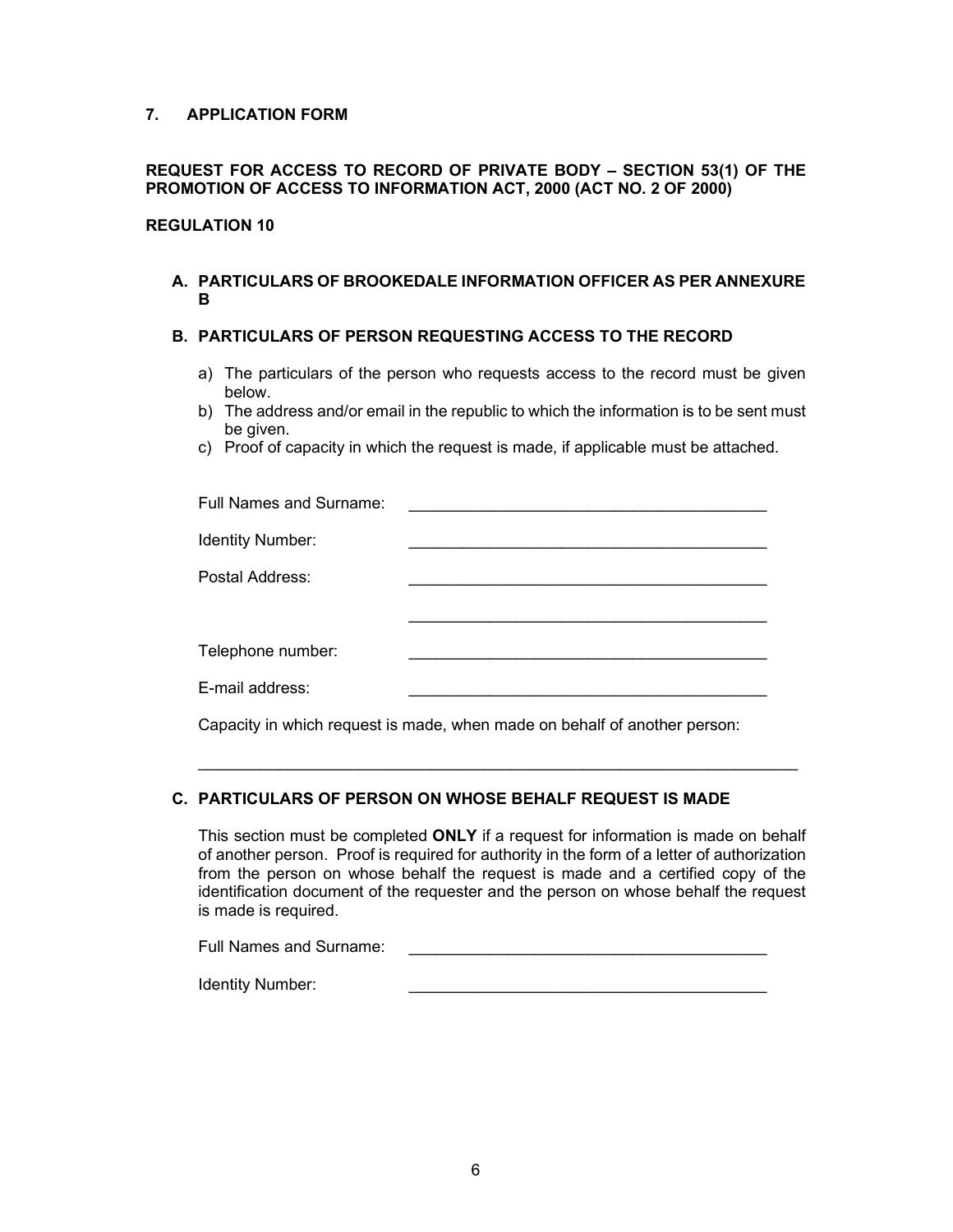### **A. PARTICULARS OF RECORD**

- a) Provide full particulars of the record to which access is requested, including the reference number if that is known to you, to enable the record to be located.
- b) If the provided space is inadequate, please continue on a separate folio and attach it to this form. The requester must sign all the additional folios.

\_\_\_\_\_\_\_\_\_\_\_\_\_\_\_\_\_\_\_\_\_\_\_\_\_\_\_\_\_\_\_\_\_\_\_\_\_\_\_\_\_\_\_\_\_\_\_\_\_\_\_\_\_\_\_\_\_\_\_\_\_\_\_

\_\_\_\_\_\_\_\_\_\_\_\_\_\_\_\_\_\_\_\_\_\_\_\_\_\_\_\_\_\_\_\_\_\_\_\_\_\_\_\_\_\_\_\_\_\_\_\_\_\_\_\_\_\_\_\_\_\_\_\_\_\_\_

\_\_\_\_\_\_\_\_\_\_\_\_\_\_\_\_\_\_\_\_\_\_\_\_\_\_\_\_\_\_\_\_\_\_\_\_\_\_\_\_\_\_\_\_\_\_\_\_\_\_\_\_\_\_\_\_\_\_\_\_\_\_\_

\_\_\_\_\_\_\_\_\_\_\_\_\_\_\_\_\_\_\_\_\_\_\_\_\_\_\_\_\_\_\_\_\_\_\_\_\_\_\_\_\_\_\_\_\_\_\_\_\_\_\_\_\_\_\_\_\_\_\_\_\_\_\_

\_\_\_\_\_\_\_\_\_\_\_\_\_\_\_\_\_\_\_\_\_\_\_\_\_\_\_\_\_\_\_\_\_\_\_\_\_\_\_\_\_\_\_\_\_\_\_\_\_\_\_\_\_\_\_\_\_\_\_\_\_\_\_

\_\_\_\_\_\_\_\_\_\_\_\_\_\_\_\_\_\_\_\_\_\_\_\_\_\_\_\_\_\_\_\_\_\_\_\_\_\_\_\_\_\_\_\_\_\_\_\_\_\_\_\_\_\_\_\_\_\_\_\_\_\_\_

\_\_\_\_\_\_\_\_\_\_\_\_\_\_\_\_\_\_\_\_\_\_\_\_\_\_\_\_\_\_\_\_\_\_\_\_\_\_\_\_\_\_\_\_\_\_\_\_\_\_\_\_\_\_\_\_\_\_\_\_\_\_\_

1. Description of record or relevant part of the record:

- 2. Reference number, if applicable:
- 3. Any further particulars of record:

#### **B. FEES**

- a) A request for access to a record, other than a record containing personal information about yourself, will be processed only after a request fee has been paid.
- b) You must simultaneously pay the amount required to be paid as the request fee, as set out in Annexure "C".
- c) The fee payable for access to a record depends on the form in which access is required and the reasonable time required to search for and prepare a record.
- d) If you qualify for exemption of the payment of any fee, please state the reason for exemption.

\_\_\_\_\_\_\_\_\_\_\_\_\_\_\_\_\_\_\_\_\_\_\_\_\_\_\_\_\_\_\_\_\_\_\_\_\_\_\_\_\_\_\_\_\_\_\_\_\_\_\_\_\_\_\_\_\_\_\_\_\_\_\_

Reason for exemption:

## **C. FORM OF ACCESS TO RECORD**

*If you have a disability which prevents you from reading, viewing or listening to the record in any of the forms of access listed in sections 1 to 4 hereunder, please state your disability and indicate the form in which you require the record:*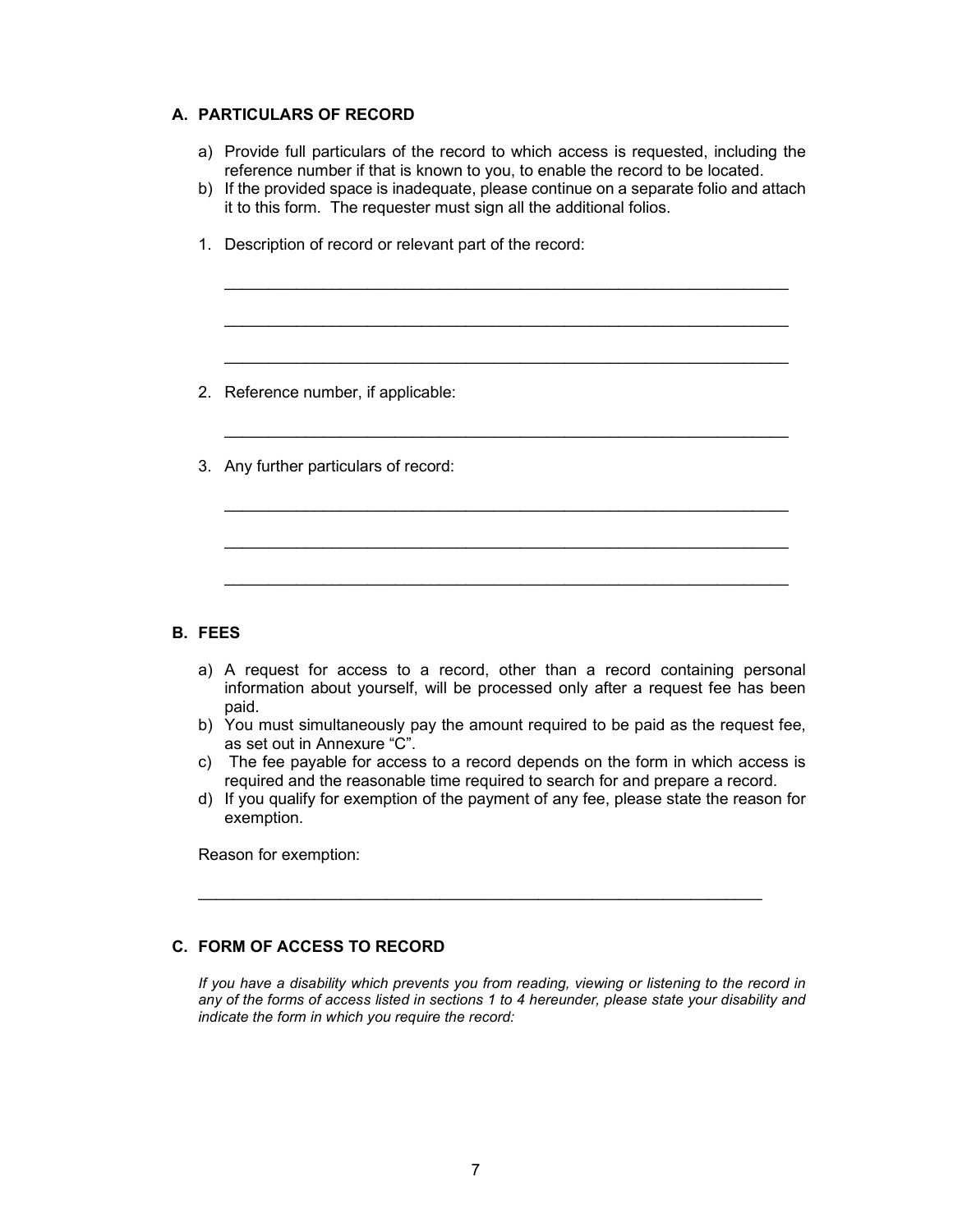| Disability:                                                                                                                                    | Form in which record is required:                                                                                                                                                                                                                               |  |  |
|------------------------------------------------------------------------------------------------------------------------------------------------|-----------------------------------------------------------------------------------------------------------------------------------------------------------------------------------------------------------------------------------------------------------------|--|--|
|                                                                                                                                                |                                                                                                                                                                                                                                                                 |  |  |
| Notes:<br>which the record is available.<br>case you will be informed if access will be granted in another form.<br>which access is requested. | (a) Compliance with your request in the specified form may depend on the form in<br>(b) Access in the form requested may be refused in certain circumstances, in which<br>(c) The fee payable for access to the record will partly be determined by the form in |  |  |
| Mark the appropriate box with an X:                                                                                                            |                                                                                                                                                                                                                                                                 |  |  |
| 1. If the record is in written or printed form:                                                                                                |                                                                                                                                                                                                                                                                 |  |  |
| $\Box$ copy of the record                                                                                                                      | $\square$ inspection of the record                                                                                                                                                                                                                              |  |  |
| 2. If the record consists of visual images (including photographs, slides, video<br>recordings, computer-generated images, sketches etc):      |                                                                                                                                                                                                                                                                 |  |  |
| $\Box$ view the images                                                                                                                         | $\Box$ copy of the images                                                                                                                                                                                                                                       |  |  |
| $\square$ transcription of the images                                                                                                          |                                                                                                                                                                                                                                                                 |  |  |
| 3. If the record consists of recorded words or information which can be reproduced in<br>sound:                                                |                                                                                                                                                                                                                                                                 |  |  |
| $\Box$ listen to soundtrack<br>(audio cassette)                                                                                                | $\Box$ transcription of soundtrack (written or<br>printed)                                                                                                                                                                                                      |  |  |
| 4. If the record is held on a computer, or in electronic or machine-readable form:                                                             |                                                                                                                                                                                                                                                                 |  |  |
| $\Box$ printed copy of record<br>from the record                                                                                               | $\square$ printed copy of information derived                                                                                                                                                                                                                   |  |  |
| $\square$ copy in machine-readable form (stiffy or compact disc)                                                                               |                                                                                                                                                                                                                                                                 |  |  |
| If you have requested the record in any of the forms marked<br>do you want it to be posted to you? If so, postage will be payable.             | $\cdot$ YES $\cdot$ NO                                                                                                                                                                                                                                          |  |  |
| A. PARTICULARS OF RIGHT TO BE EXERCISED OR PROTECTED                                                                                           |                                                                                                                                                                                                                                                                 |  |  |
| to this form. The requester must sign all the additional folios.                                                                               | If the provided space is inadequate, please continue on a separate folio and attach it                                                                                                                                                                          |  |  |

1. Indicate which right is to be exercised or protected:

\_\_\_\_\_\_\_\_\_\_\_\_\_\_\_\_\_\_\_\_\_\_\_\_\_\_\_\_\_\_\_\_\_\_\_\_\_\_\_\_\_\_\_\_\_\_\_\_\_\_\_\_\_\_\_\_\_\_\_\_\_\_\_\_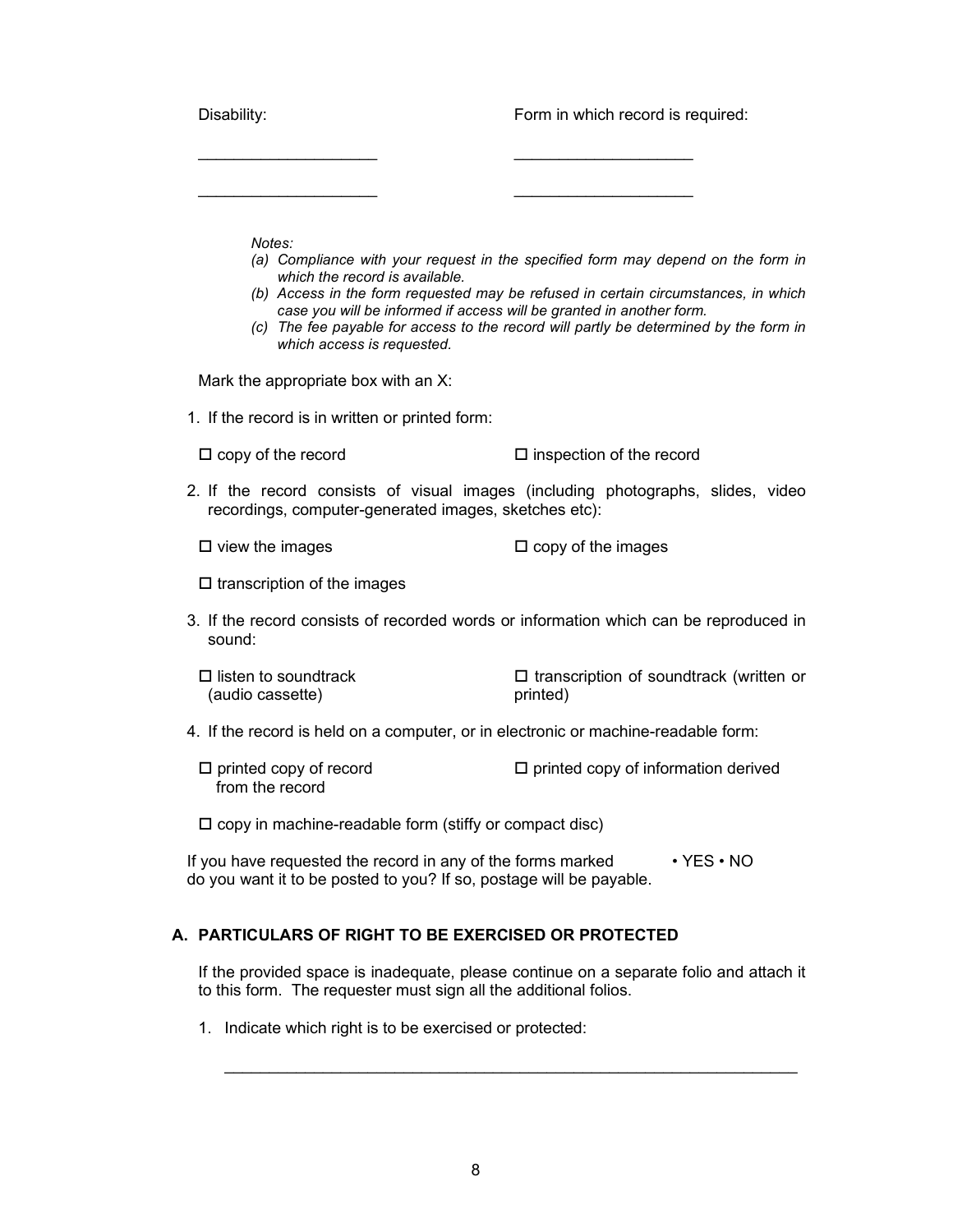1. Explain why the record requested is required for the exercise or protection of the aforementioned right:

\_\_\_\_\_\_\_\_\_\_\_\_\_\_\_\_\_\_\_\_\_\_\_\_\_\_\_\_\_\_\_\_\_\_\_\_\_\_\_\_\_\_\_\_\_\_\_\_\_\_\_\_\_\_\_\_\_\_\_\_\_\_\_\_

\_\_\_\_\_\_\_\_\_\_\_\_\_\_\_\_\_\_\_\_\_\_\_\_\_\_\_\_\_\_\_\_\_\_\_\_\_\_\_\_\_\_\_\_\_\_\_\_\_\_\_\_\_\_\_\_\_\_\_\_\_\_\_\_

|           | A. NOTICE OF DECISION REGARDING REQUEST FOR ACCESS<br>You will be notified in writing whether your request has been approved/denied. If you<br>wish to be informed in another manner, please specify the manner and provide the<br>necessary particulars to enable compliance with your request. |             |        |  |
|-----------|--------------------------------------------------------------------------------------------------------------------------------------------------------------------------------------------------------------------------------------------------------------------------------------------------|-------------|--------|--|
|           | How would you prefer to be informed of the decision regarding your request for access<br>to the record?                                                                                                                                                                                          |             |        |  |
| SIGNED AT |                                                                                                                                                                                                                                                                                                  | <b>THIS</b> | DAY OF |  |

\_\_\_\_ \_\_\_\_\_\_\_\_\_\_\_\_\_\_\_\_\_\_\_\_\_\_\_\_\_\_\_\_\_\_\_\_\_\_\_\_\_\_\_ SIGNATURE OF REQUESTER / PERSON ON WHOSE BEHALF THE REQUEST IS MADE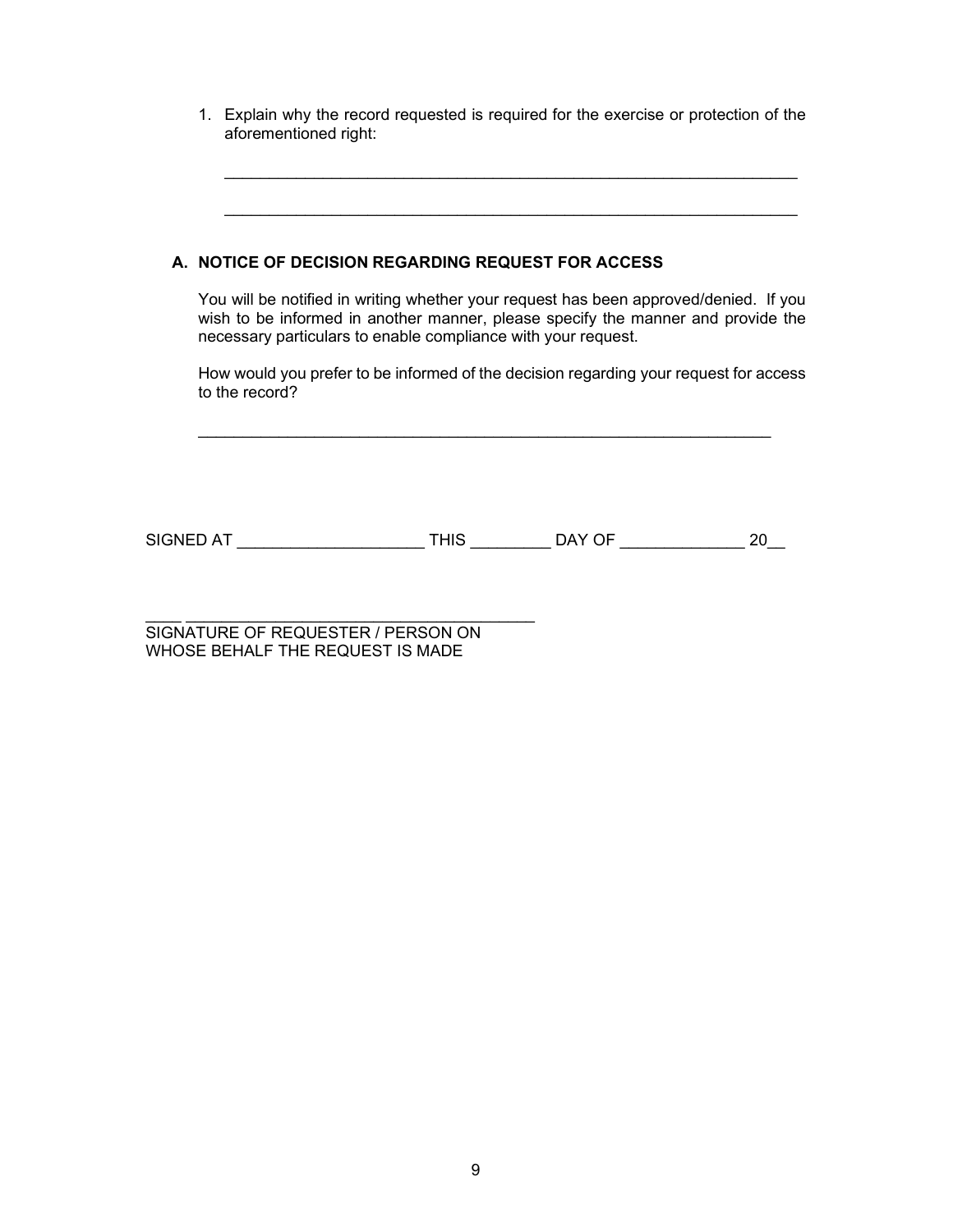## **ANNEXURE C**

## **AUTHORISATION OF INFORMATION OFFICER**

(In terms of the Promotion of Access to Information Act, 2000)

I, the undersigned,

Jacus Grobler

(Name of the Information Officer)

Harm Potgieter hereby authorise **……………………………………….** (name of the person being designated) as an Information Officer of **………………………………………….** (name of the body or responsible party) and Brookdale Body Corporateauthorise you to exercise any of the powers, duties and responsibilities conferred or imposed on me by the Protection of Personal Information Act, 2013 and the Promotion of Access to Information Act, 2000 (PAIA)

Please be advised that I reserve my right to exercise any of the powers, duties and responsibilities conferred herein, as well as the right to amend and/or withdraw any of those powers, duties and responsibilities.

**Information Officer** 

 $\overline{a}$ 

Ensuring protection of your personal information and effective access to information

By my signature herein below, I hereby accept the authorisation as an Information Officer.

Harm Potgieter

**(Name of the person authorised)** 

Pretor General and IT Manager **Designation:** 

**Date: ………………………………………………………… Signature: …………………………………………………..**

Page **29** of **29**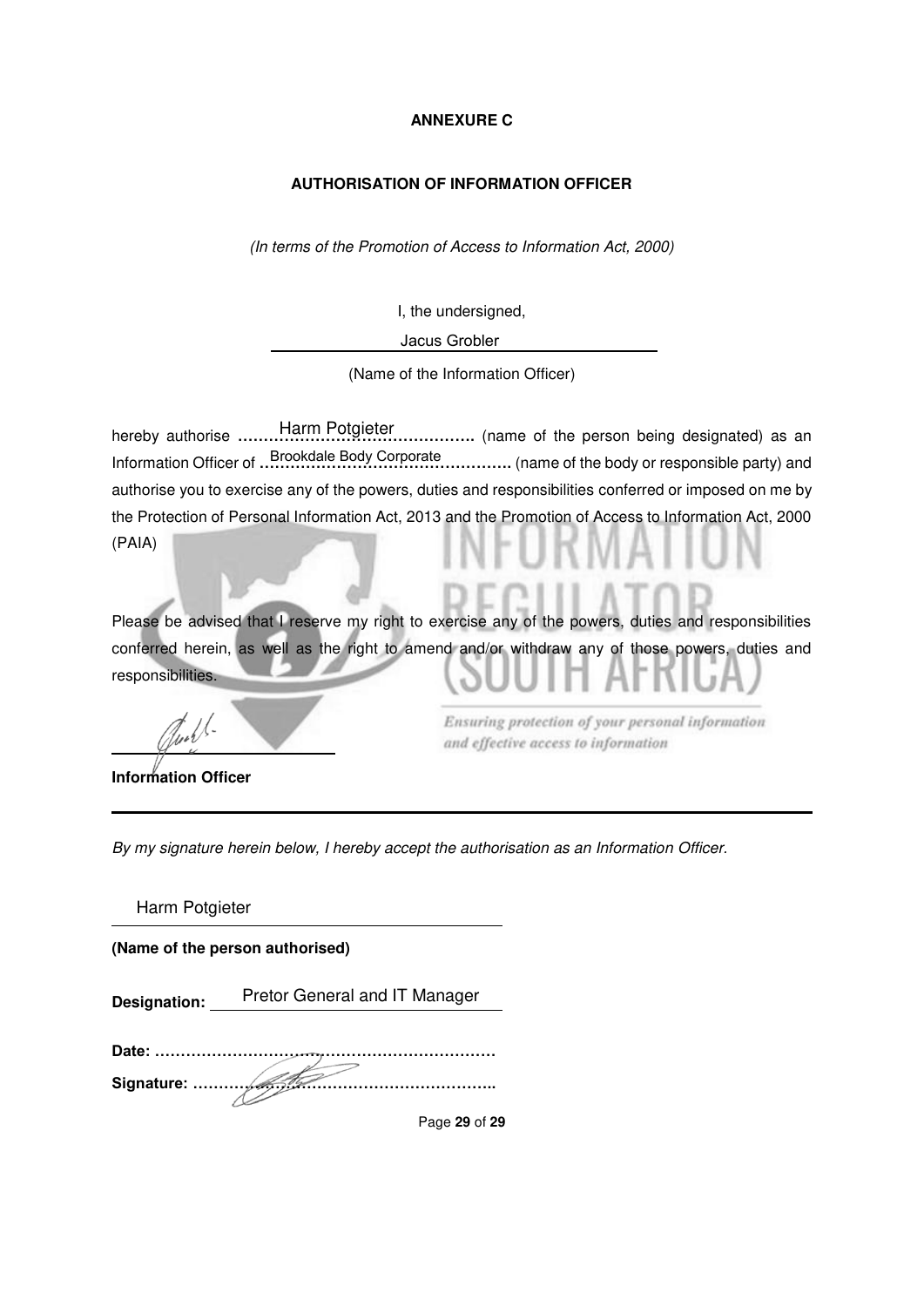## **ANNEXURE B**

As the Head of the Body Corporate has elected to delegate the responsibility to the below nominated Information Officer, any requests should be directed to him:

| Name of Body:     | Pretor Group (Pty) Ltd                                            |
|-------------------|-------------------------------------------------------------------|
| Contact Person:   | Harm Potgieter                                                    |
| Designation:      | General and IT Manager                                            |
| Physical address: | River Falls Office Park<br>262 Rose Avenue<br>Doringkloof<br>0157 |
| Phone number:     | 012 001 9000                                                      |
| Email:            | popicompliance@pretor.co.za                                       |